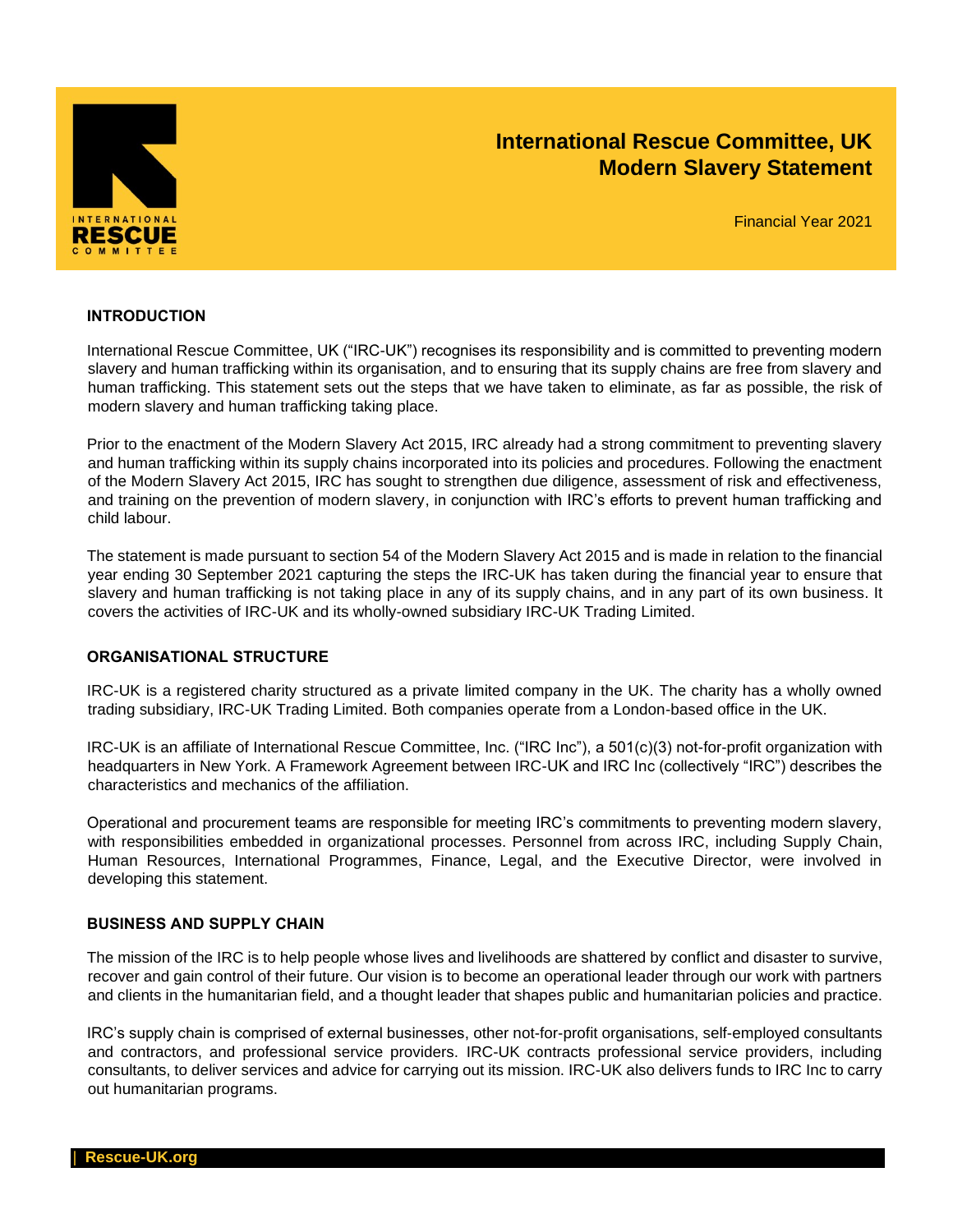IRC works in 27 cities across the US and over 40 countries overseas and procures a wide range of goods and services from suppliers around the world, including suppliers, direct or indirect, in countries deemed to be higher risk, based on the Global Slavery Index.

IRC engages in partnerships with communities, government ministries, institutions of higher learning, private business, local civil society organisations, and international non-governmental organisations. Partnering takes different forms, but for the IRC, the different types of partnerships are strategic partnership, capacity building partnership and project-specific partnerships.

As of 30 September 2021, IRC-UK had 155 workers in the UK. Its affiliate, IRC Inc, had over 16,057 workers based in the US and overseas on 30 September 2021. The majority of workers were directly contracted employees.

# **POLICIES AND PROCEDURES**

The IRC has a comprehensive suite of policies in place to minimise the risk of modern slavery in its supply chains. Key aspects of policies relevant to modern slavery and human trafficking are presented in this section of the statement.

#### *A. The IRC Way – Standards for Professional Conduct*

In 2017, IRC updated its Code of Conduct ("The IRC Way). The updated version of The IRC Way emphasises IRC's four core values: Integrity, Accountability, Service, and Equality and builds upon them to provide greater clarity on expectations for staff conduct towards each other, and IRC's clients, partners, donors, and other stakeholders – and identifies resources to guide staff in their decision-making.

As a resource for employees to guide them in making good decisions, the IRC Way:

- Provides Q&A sections highlighting questions/issues that employees may encounter and advice on appropriate responses and actions;
- Directs employees to relevant policies and other resources that can assist them on a variety of issues and topics;
- Contains specific advice in each of the Code's seven (7) commitment sections on how to uphold the IRC Way, what to avoid, and what to report;
- Advises employees on "how to spot an ethical dilemma";
- Reinforces the duty of staff to "speak up" and advises how, when and where to seek assistance or report a concern.

The undertakings relevant to prevention of modern slavery are listed below:

- Protect clients from all forms of abuse, including sexual exploitation and human trafficking activities;
- Exercise special care to safeguard children;
- We also affirm and enforce human rights consistent with the U.N. Universal Declaration of Human Rights, the Convention on the Rights of the Child, and the UN Secretary General's Bulletin on the Protection from Sexual Exploitation and Abuse of Beneficiaries.

# *B. Combating Trafficking in Persons Policy*

The IRC's core values are entirely opposed to the worldwide phenomenon of trafficking in persons. The IRC considers trafficking in persons as a fundamental and grave violation of human rights and is opposed to it in all forms. The Combating Trafficking in Persons Policy and associated compliance plan affirm the IRC's commitment to safeguard its operations and ensure that its staff are not victims of or engaged in the crime of trafficking and compliance with statutes and regulations aimed at combatting trafficking in persons, including the United States Government's Combating Trafficking in Persons policy as set out in FAR 52.222-50.

Pursuant to this Policy, the IRC prohibits the following:

- Engaging in trafficking;
- Procuring commercial sex acts while performing work for or in the employment of the IRC;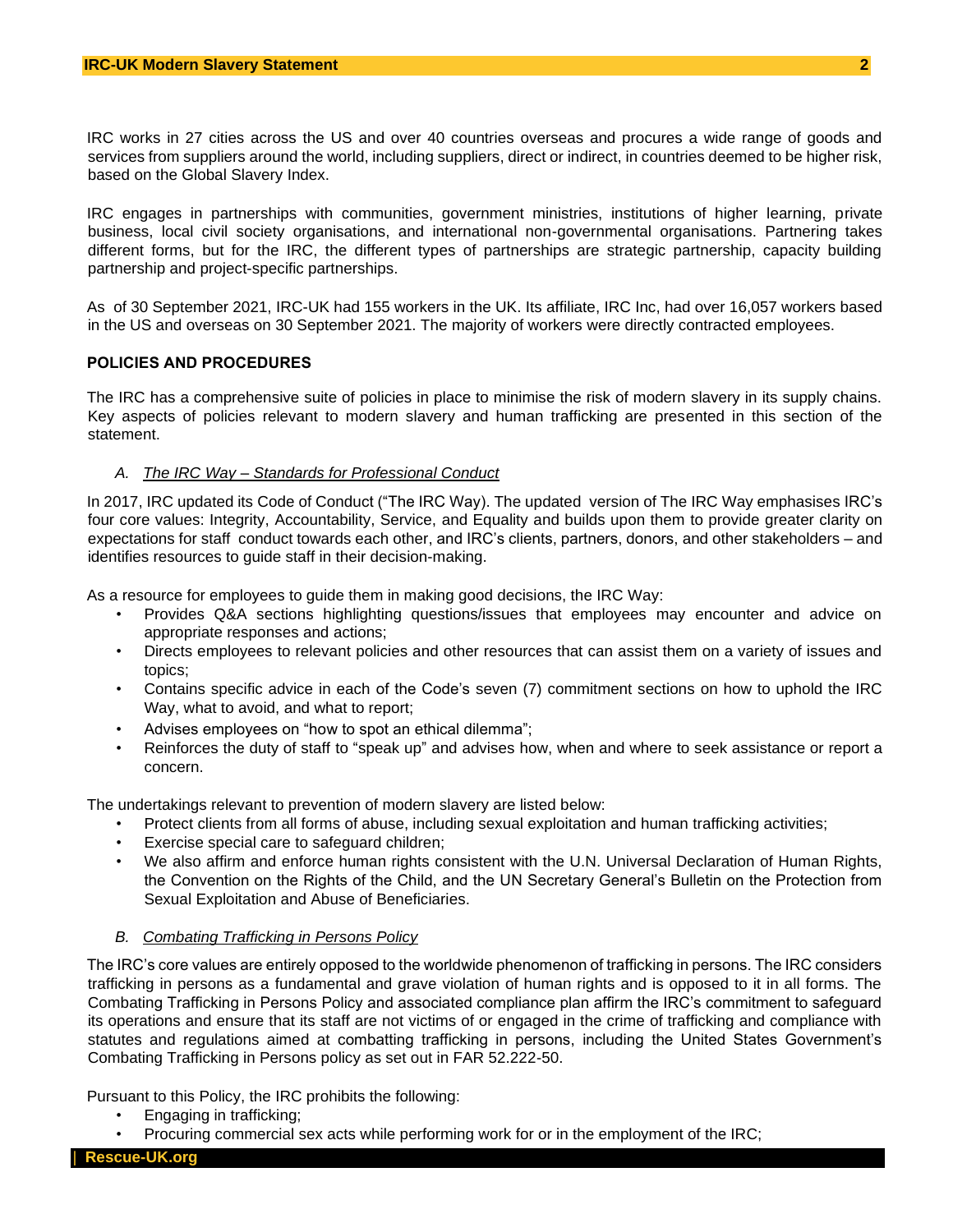- Using forced labour in the performance of any work for the IRC;
- Denying access to an employee to his/her identity documents;
- Misleading employees about the nature and terms of employment during the recruiting process;
- Using recruiters that do not comply with local labour laws;
- Charging employees recruitment fees;
- Failing to provide return transportation for expatriates brought to the country for the purpose of working for the IRC;
- Providing or arrange housing that fails to meet host country housing/safety standards; and
- Where the law requires, failing to provide a written contract of employment.

Violations of the above commitments by the IRC's staff will be subject to disciplinary action, up to and including termination of employment.

The IRC further commits to the following:

- 1. Recruitment and Wage Plan
	- a. The IRC will only contract with recruiting companies with trained staff;
	- b. No recruitment fees shall be charged to employees by the IRC or any recruiting agency it engages;
	- c. Wages will meet host-country legal requirements;
	- d. Potential employees may not be intentionally misled about the nature and terms of employment during the recruiting process;
	- e. Upon the completion of an assignment, the IRC will pay for the return transportation of its staff from a foreign country;
	- f. When the IRC is working in a country where the law requires that the citizens of that country be provided a written employment contract the IRC will provide employees with this agreement; and
	- g. The IRC will review identity documents for employment purposes, but will not take possession of the original documentation or deny employees access to their own identity documents.
- 2. Housing Plan
	- a. For all workers for whom the IRC provides or arranges housing, housing will be, at a minimum, in compliance with host-country standards;
	- b. IRC staff are required to report any activity that is inconsistent with the commitments described in this Policy.

# C. *Supply Chain Manual and Procedures*

The IRC's Procurement Manual for International Programs places a high value on ethical procurement. The IRC endeavours to purchase goods and services from ethical suppliers under conditions that are not abusive or exploitative of any persons.

The IRC shall not conduct business with companies or individuals determined to be exploiting child labour, or directly or indirectly abusing the basic social rights of its employees or the IRC's beneficiaries. Nor will the IRC conduct business with companies or individuals that are not providing safe and reasonable working conditions for their employees.

The IRC conducts due diligence in supplier selection to ensure that the IRC's suppliers do not conduct business in a manner which may be harmful to the IRC or our beneficiaries. The IRC's Supplier Restricted Standard Operating Procedures requires that suppliers are restricted and may not be awarded a procurement contract if they are found to be in violation of international child labour laws and/or ethical standards.

# *D. IRC Contract Template and Supplier Code of Conduct*

The IRC's standard contract terms and supplier code of conduct require suppliers to sign that they agree to maintain high ethical and social operating standards during the term of the agreement, including: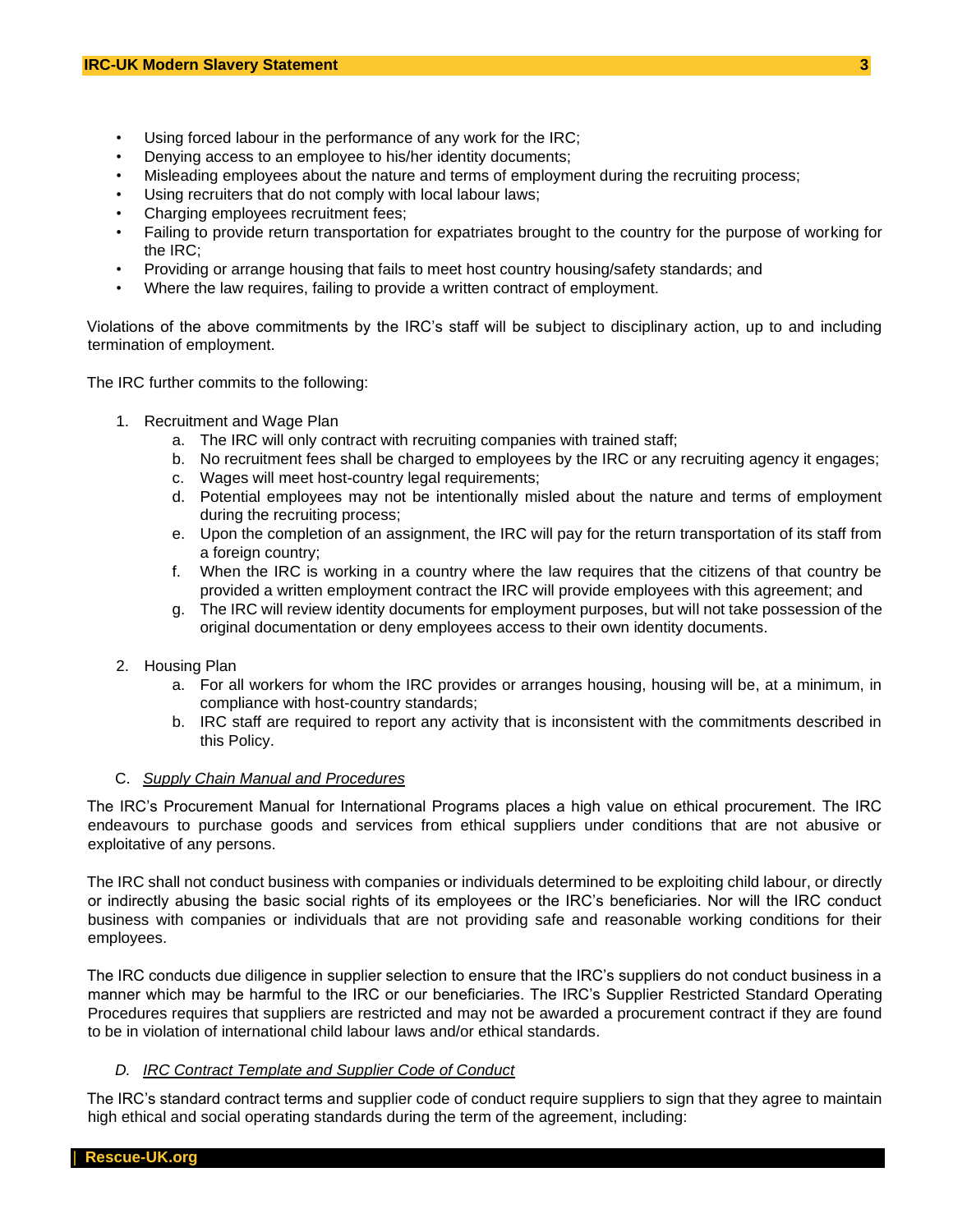- Working conditions and social rights: Avoidance of child labour, bondage, or forced labour; assurance of safe and reasonable working conditions; freedom of association; freedom from exploitation, abuse, and discrimination; protection of basic social rights of its employees and IRC's beneficiaries; prohibition of trafficking in persons.
- Transport and cargo: Not engaged in the illegal manufacture, supply, or transportation of weapons; not engaged in smuggling of drugs or people.
- For suppliers in the UK: compliance with all applicable anti-slavery and human trafficking laws, statutes, regulations, and codes from time to time in force including but not limited to the Modern Slavery Act 2015

In addition, the supplier must declare as part of the IRC Conflict of Interest and Supplier Code of Conduct that the Supplier and Supplier's employees and subcontractors, if any, shall abide by and follow all established written policies of IRC related to work conduct, including, but not limited to, The IRC Way: Standards for Professional Conduct (IRC's Code of Conduct), and IRC's Combating Trafficking in Persons Policy.

# *E. Adult Safeguarding Policy*

Safeguarding the adults we encounter in the course of undertaking out work, including our clients, is of paramount importance to the IRC. The IRC strives to ensure that adult clients who receive our services are free from misconduct and abuses of power by all IRC workers, visitors, and sub-grantees/suppliers/vendors/implementing partners. This policy covers actions taken by such persons both during and outside of working hours. It applies to conduct in one's home, with family or community members, and other forms of personal relationships outside of their working relationship with the IRC.

# *F. Child Safeguarding Policy*

The purpose of the IRC's Child Safeguarding Policy is (1) to ensure that IRC projects, workers, or others working with or on behalf of the IRC do no harm to children and (2) to ensure that safety risks and cases of misconduct are identified, reported, and addressed in an appropriate and timely manner.

# *G. Global Reporting Guidelines and Anti-Retaliation and Reporter Protection Policy (Whistleblower Policy)*

In accordance with the IRC's Global Reporting Guidelines, the IRC requires all staff to report direct knowledge and reasonable suspicion or concerns of conduct that is inconsistent with The IRC Way or breaches of IRC Organizational Policies, including the Combating Trafficking in Persons Policy.

The IRC will not retaliate against an employee, potential employee, or former employee who, in good faith, makes a complaint or report of prohibited conducts or participates in the investigation of such a complaint or report. The IRC similarly prohibits retaliation by employees against any individual who reports prohibited conductor participates in an investigation of such reports.

# *H. Fiscal Integrity Policy*

The IRC expects its employees, interns, and volunteers to maintain the highest standards of ethical conduct and to ensure their and the IRC's compliance with all applicable laws and accounting principles. Any accounting fraud or other fiscal impropriety is strictly prohibited.

# *I. Anti-Bribery Policy*

IRC is subject to anti-bribery laws, rules and regulations related to its international business activities and transactions. IRC is committed to full compliance with the laws referenced in the policy and all other relevant laws and regulations. Accordingly, IRC has adopted an Anti-Bribery Policy which sets out the responsibility of those working for and with IRC in observing and upholding our zero-tolerance policy on bribery and corruption.

# *J. Economic Sanctions and Anti-Terrorism Policy*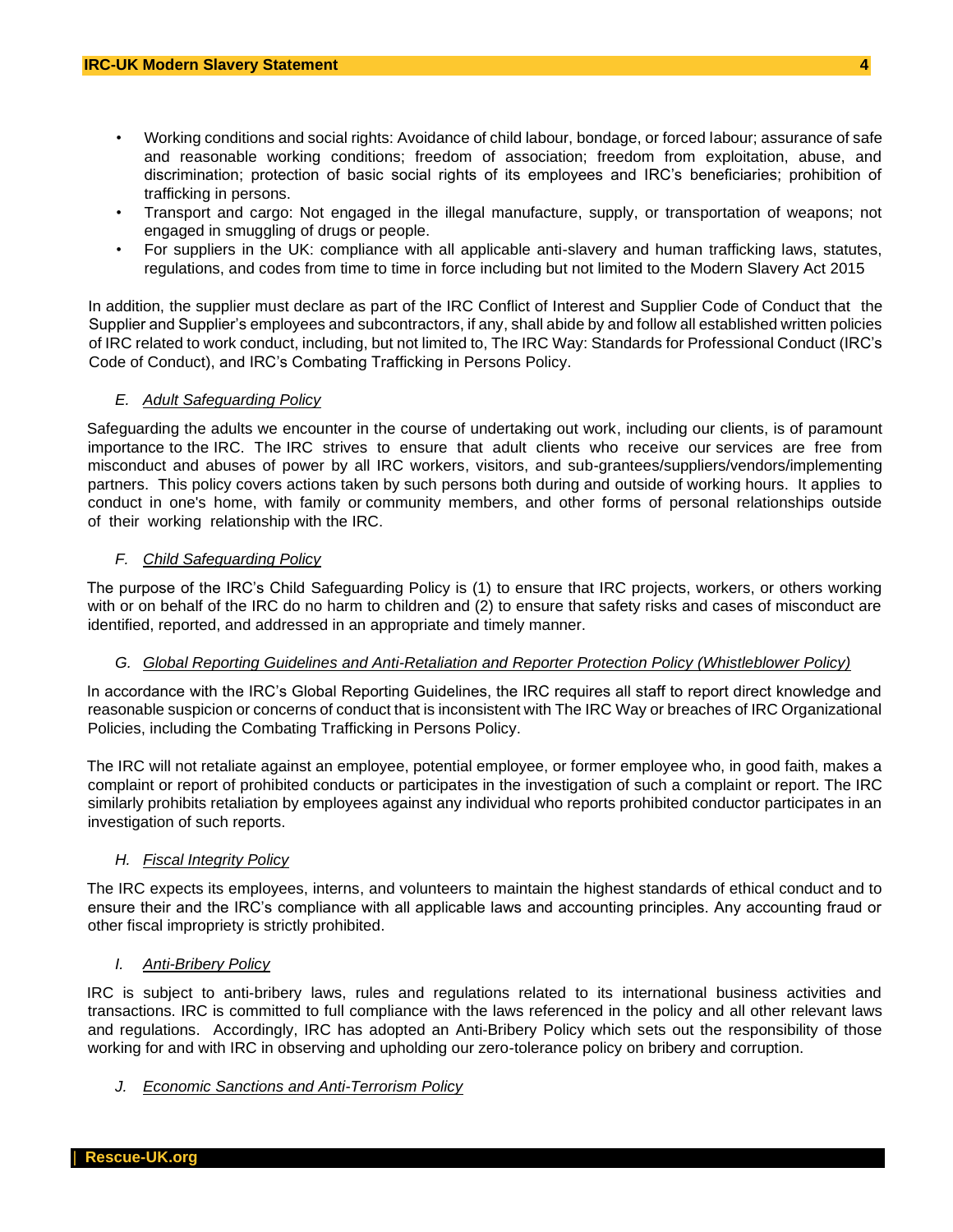IRC is committed to full compliance with the laws and regulations related to its international business activities and transactions. This includes sanctions programs as well as related anti-terrorism laws and regulations. Accordingly, IRC has adopted this Economic Sanctions and Anti-Terrorism Policy.

#### **DUE DILIGENCE PROCESSES**

IRC has robust due diligence processes in place for working with suppliers and partners and hiring staff to ensure integrity, accountability and ethical conduct.

#### *A. Working with Suppliers*

IRC undertakes a risk-based approach when conducting its due diligence on potential suppliers. Where IRC is procuring goods or services in countries where there is a heightened risk of human trafficking and other criminal activity, IRC undertakes enhanced due diligence on the potential supplier, including global and on-the-ground inquiries to prevent IRC doing business with any person or entity engaged in criminal activity such as slavery and human trafficking.

#### *B. Working with Partners*

Working in partnership with local and national civil society organisations and government agencies enables the IRC to pursue it objectives, and results in more effective, responsive, and durable assistance that reaches more people and produces better outcomes for the people we serve.

Working with partners is a risk area for modern slavery and human trafficking. The policies that the IRC has in place for working with partners are designed to reduce the risk as far as possible. The IRC requires a comprehensive due diligence review of all potential partners prior to entering into any formal relationships to ensure that the IRC has a strong understanding of the organisation's history, relationships, past performance, reputation, and capacity. The pre-award due diligence process enables the IRC to identify and appropriately manage or avert any significant risk associated with a proposed sub-award partnership, including the risk of causing harm to the communities we serve; the financial, administrative, and programmatic risks of non-compliance with IRC and donor rules and regulations; and the reputational risk to the IRC.

IRC provides training, coaching, technical assistance to partners in addition to building technical skills required for successful implementation of projects.

The IRC Pre-Award Assessment procedure for partnerships requires that all potential partners undergo due diligence to assess their capacity and compliance with local legislation. This includes sections on HR, procurement, and governance, in which the IRC reviews how a potential partner embraces and adheres to internationally recognised codes of ethics.

# *C. Engaging staff*

Under IRC's Global Human Resources Policy on Pre-Employment Checks, IRC ensures it hires candidates who have not falsified or misrepresented any candidate information and are being hired without an employment history containing conflicts of interest and/or violations of the IRC Way or other IRC organisational policies. This policy requires a minimum of three professional reference checks and screening against anti-terrorism compliance (ATC) databases. One additional due diligence measure introduced from September 2020 was a Disclosure and Barring Service (DBS) check on all new employees at IRC UK in addition to the ATC check.

# **STAFF TRAINING**

Recognising the importance of combatting modern slavery, including human trafficking, IRC has a range of trainings in place for supply chain staff. In addition, all IRC staff across the world participate in annual IRC Way (Code of Conduct training which includes discussion of IRC's key policies.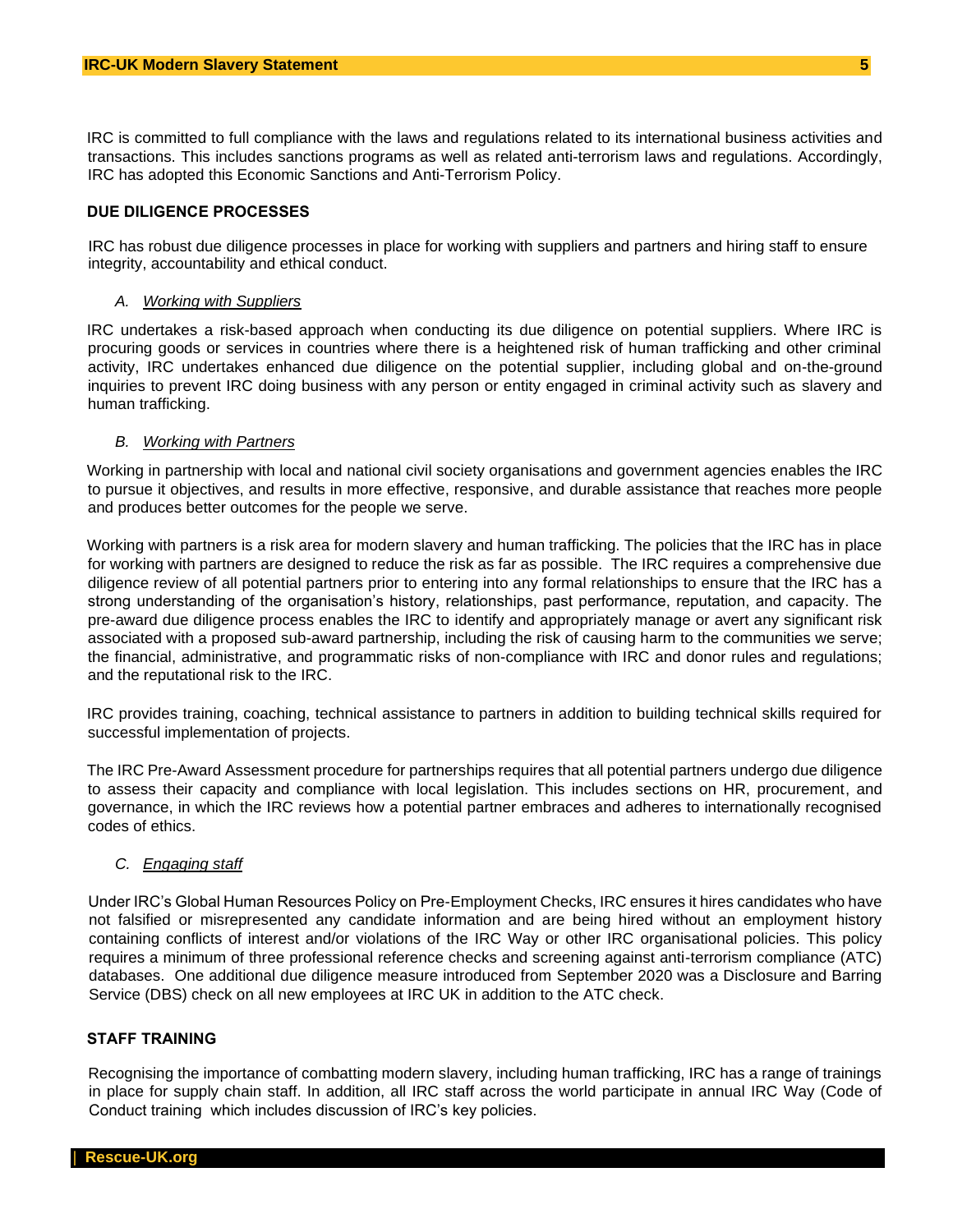IRC Way Day Training provides staff with time to focus on the Code of Conduct and re-commit to our commonly held Values, Guiding Principles, Shared Responsibilities, and Policies as employees of IRC. It is a chance for our teams across the globe to unite in educational activities that explore IRC's Code of Conduct and policies.

Each year the IRC conducts mandatory staff training on the IRC Way. In 2021 that training was provided through a 90-minute online eLearning course containing seven modules in English, Spanish, French, and Arabic. For staff unable to take the eLearning module, in-person content was created for facilitated live sessions.

Focus topics for 2021 included: Safeguarding, Fraud Prevention, Diversity Equality and Inclusion, Preventing Human Trafficking, and Reporting Misconduct.

#### **IRC'S RESPONSE**

#### *Recognising the Risk*

Many of the countries in which IRC operates are affected by conflict, weak governance, poverty, and migration. These environments present an elevated risk of modern slavery in IRC's supply chains. IRC recognises this risk and specifically addresses the risk of modern slavery and human trafficking occurring in its operations or in its supply chains through the procedures outlined in this statement.

#### *Addressing the Risk*

IRC's supply chain and human resources procedures largely mitigate the risk, and the residual risk is managed through monitoring by country-level teams, Internal Audit, and external statutory and project audits.

In addition, IRC's due diligence processes ensure policies related to slavery and human trafficking and IRC's position of zero tolerance of such offences is well-understood. Compliance with anti-trafficking requirements is monitored for all awards over \$500,000, by requiring that each sub-awardee certify that it has implemented a compliance plan to ensure that it engages in no practice that violates US human trafficking directives. In addition, all sub-awards explicitly set out sub-awardees' responsibility to report to the IRC any credible information that a violation has taken place and on steps taken to remediate violations. The IRC vets sub-awardees in accordance with its established Fiscal Integrity, Anti-Bribery, and Economic Sanctions and Anti-Terrorism Policies.

Our due diligence process ensures that we verify the physical business and suppliers' legitimacy, and then track incidents relating to our partners and suppliers, including conducting follow-up investigations.

IRC raises awareness of slavery and human trafficking through training. As part of its annual IRC Way Day training for all staff and as part of IRC's staff onboarding process, the IRC informs all employees about the commitment to combating trafficking-related activities, what actions by individual employees are prohibited, and the penalties for violations. In addition, IRC ensures that workers in the most pertinent departments (supply chain, human resources, and senior organisational leaders) are aware of and actively monitor the implementation of the above commitments.

The IRC maintains a whistleblower hotline and other mechanisms to provide multiple pathways for raising concerns and reporting potential misconduct, including anonymous reporting through its IRC Ethics Hotline. In 2016, the IRC centralized the reporting of all potential misconduct in the Ethics and Compliance Unit, rather than having matters sometimes handled locally or by different functional areas. The ECU can now consolidate, analyse, investigate, and remediate issues with an enterprise-wide view of potential gaps and opportunities.

The IRC's reporting system is designed to provide employees with multiple channels to report concerns (Ethics Hotline, ECU integrity email, HR, managers, technical advisors), while consolidating all issues in the IRC's Ethics Hotline and case management system for review and investigation, as appropriate. Information on how to report is available internally on IRC's intranet and also externally on IRC's public website.